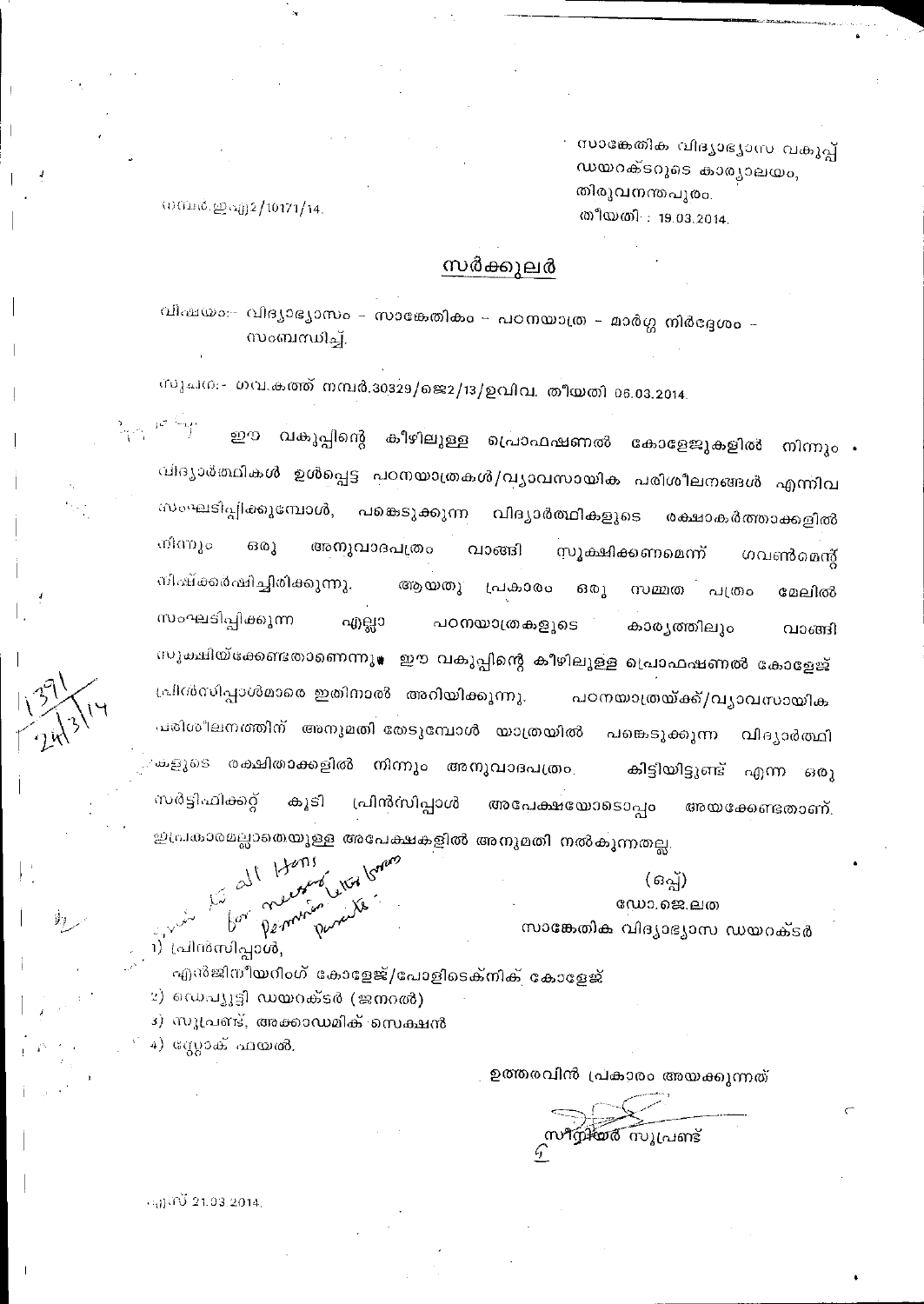സാങ്കേതിക വിദ്യാഭ്യാസ വകുഷ് ഡയറക്ടറുടെ കാര്യാലയം തിരുവനന്തപുരം തിയതി: 05-04-2014

Infect

# .ബർ-സി3/8651/2014/ഡി.റ്റി.ഇ

V Al Rop

# സർക്കുലർ

വിദ്യാഭ്യാസം – എഞ്ചിനിയറിംഗ് കോളേജ് സാങ്കേതിക  $\rightarrow$   $-$ വിഷയം;– വിദ്യാഭ്യാസ സന്ദർശനയാത്ര – നിർദ്ദേശങ്ങൾ പാലിയ്ക്കേണ്ടത് സംബന്ധിച്ച്;–

വിദ്യാഭ്യാസ വകുഷിന്റെ നിയന്ത്രണത്തിൽ സാങ്കേതിക സംസ്ഥാന മുഴുവൻ എഞ്ചിനീയറിംഗ് കോളേജ് സ്ഥാപന മേധാവികളും ്രപവർത്തിക്കുന്ന നടപ്പിലാകോണ്ട പഠനയാത്രയുമായി ബന്ധപ്പെട്ട് കർശനമായി വിദ്യാർത്ഥികളുടെ ുപ്രസ്ഥകൾ ചുവടെ ചേർക്കുന്നു.

- 1) എഞ്ചിനീയറിംഗ് കോളേജ് വിദ്യാർത്ഥികൾ പഠനയാത്രയ്ക്കായി നിശ്ചയിക്കുന്ന തീയതിയ്ക്ക് ഏകദേശം രണ്ടാഴ്ചയ്ക്ക് മുൻപായി എല്ലാ രേഖകളും സാങ്കേതിക കാര്യാലയത്തിൽ അംഗീകാരം സമർഷിച്ച് ഡയറക്ടറുടെ വിദ്യാഭ്യാസ നേടിയിരിക്കണം.
- 2) പഠനയാത്രയ്ക്ക് പോകുന്ന വിദ്യാർത്ഥികളുടെ എണ്ണത്തിന് ആനുപാതികമായി എണ്ണവും ം അദ്ധ്യാപകരുടെ ് ബന്ധപ്പെട്ട ചെയ്യുന്ന നി അനുയാത്ര ക്ലിപ്തഷെടുത്തിയിരിയ്ക്കണം. —————ടി യാത്രയ്ക്ക് വിദ്യാർത്ഥിനികൾ അനുയാത്രയ്ക്കായി അദ്ധ്യാപികമാരും കർശനമായും ഉൾപെടുന്നെങ്കിൽ ഉണ്ടായിരിക്കണം.
- ് വിദ്യാർത്ഥികളുടെ രക്ഷകർത്താക്കളുടെ പോകുന്ന 3) പഠനയാത്രയ്ക്ക് സാക്ഷ്യപത്രവും, യാത്ര സംബന്ധിയായ രേഖകൾ സാങ്കേതിക ഡയറക്ടറുടെ കാര്യാലയത്തിൽ സമർപ്പിക്കുന്ന രേഖകൾക്കൊപ്പം ഉണ്ടായിരിക്കണം.
- 4) പഠനയാത്ര ക്രമപ്പെടുത്തുമ്പോൾ ഓരോ ബ്രാഞ്ചിലേയും വിദ്യാർത്ഥികളുടെ ആയിരിയ്ക്കണം ബന്ധപ്പെട്ട സ്ഥലങ്ങളോ കേന്ദ്രങ്ങളോ പാനവുമായി എഴുപതുശതമാനവും.
- ഒന്നിന് ശേഷം പഠനയാത്ര നടത്തിയ ഓരോ ബ്രാഞ്ചും ടി <u> കൃ≰</u> ഡിസംബർ  $5)$ പഠനയാത്ര റിഷോർട്ട് അനുയാത്ര ചെയ്ത നൽകേണ്ട യാത്രയ്ക്ക്ശേഷം അദ്ധ്യാപകർ തയ്യാറാക്കി എച്ച്.ഒ.ഡിയുടെ പരിശോധനാ പത്രത്തോടെ സ്ഥാപന മേധാവി സാക്ഷ്യപ്പെടുത്തി അയയ്ക്കേണ്ടതാണ്. .....

Stock file/2014 dtd. 21. 4.14 Communicated to all HOD's  $\bm{\checkmark}$ വിശ്വസ്തതയോടെ, mmliare ഡോ.ജെ.ലത ,നാങ്കേതിക വിദഗഭഗസ സയറക്ടർ  $242$   $per$   $Cr$  $-\omega_0$  of  $\varepsilon$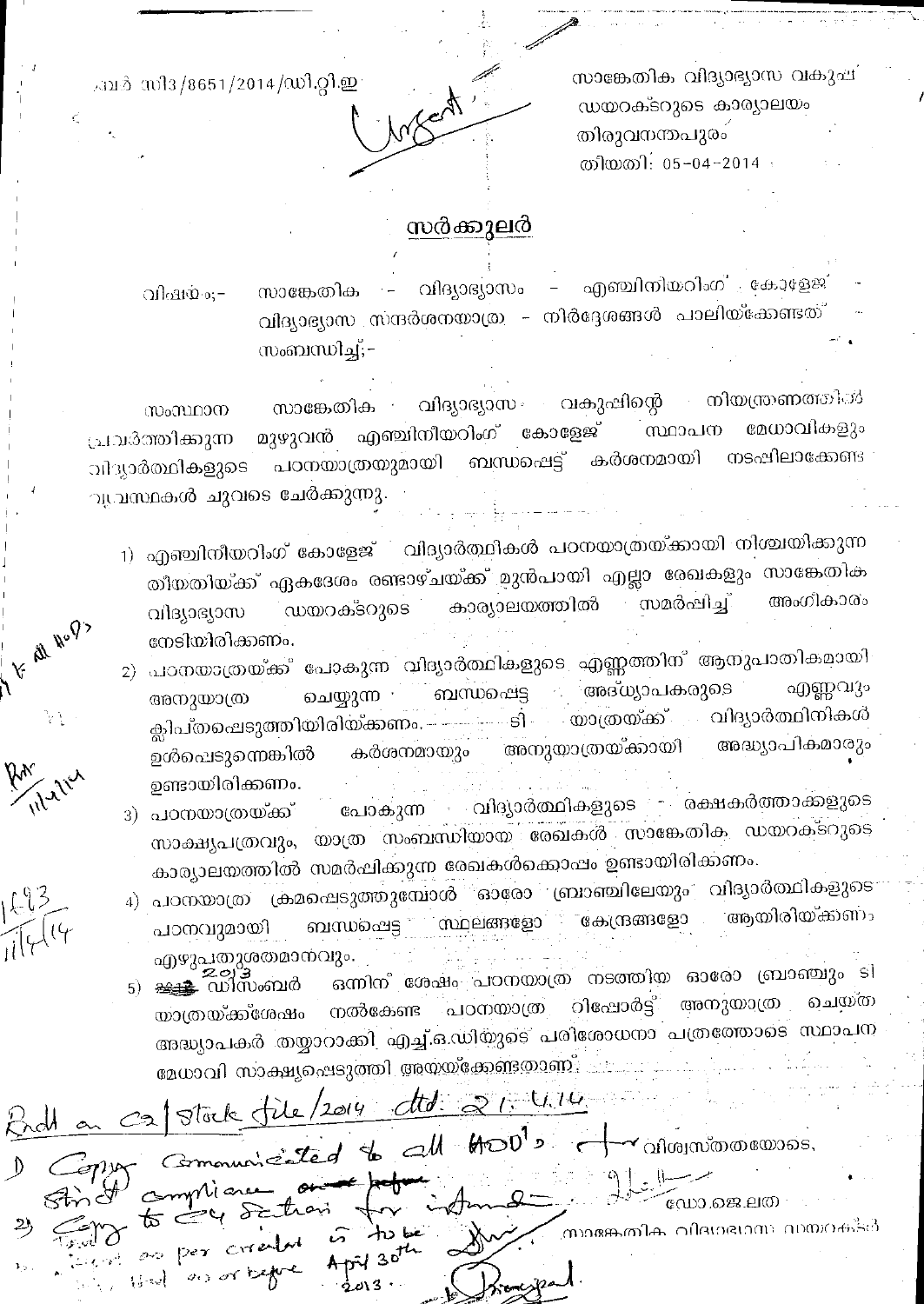Guidelines regarding educational cons/granstrial vis

(こ) ブノワ



GOVERNMENT OF KERALA HIGHER EDUCATION (J) DEPARTMENT

No. 11170/J2/13/H.Edn

Thiruvananthapuram

Dated: 27.05.2013

 $\int_{\mathcal{B}_{\mathbf{z}}\left(\mathcal{B}(\mathbf{Y},\mathbf{z})\right)}\rho_{\mathbf{z}}\left(\int_{\mathbf{z}}\right)^{\frac{1}{2}}$ 

From Addaional Chief Secretary to Govt.

Ίü

The Registrar

Keraki/M.G./Cochin/Calicut & Kannur Universities.

The DTE Trivandrum-

 $S_{\rm in}$ 

Sub. Higher Education - Common instructions regarding the Educational tour/Industrial visits of the students in the Professional Collèges - Reg.

Ref.- Letter No.ACB.1/10815/2013 dated 11-04-2013 from the Director of Technical Education...

In the background of Bus accident at Rajakkad, Government have appointed the Director of Technical Education as Enquiry Officer to conduct an enquiry about the incident. In the enquiry report the Director of Technical Education. has recomended certain instructions to be complied by the educational institutions while conducting jour programmes. Government have examined the enquay report in detail, and have decided to iformulate the following iguidelines/instructions to be followed by the Protessional Colleges while conducting' Educational tour/Industrial visits.

The educational institutions imust be well aware, of the tour programmes, and the celebrations are college day, hostel day, sports day, arts festival etc. conducted in the Colleges and all such programmes should have the participation of the leachers in the college. Unauthorised tour programmes, rel. tour programmes without the consent of the educational institutions should not be diowed. The college authorities should be given more attention to create a healthy relationship, with the students. The rapport between the students and the teachers should be made more smooth. The sialt adviser system in the colleges should be made more effective. Faculty members including Dora-a faculaes should accompany the students on their tour. The Universities should include educational touthnoustrial visits as part of their curriculum in professional colleges. It will be better that the tour is neld during the Semester break between 6th and 7th Semesters.

 $(P.T.O.)$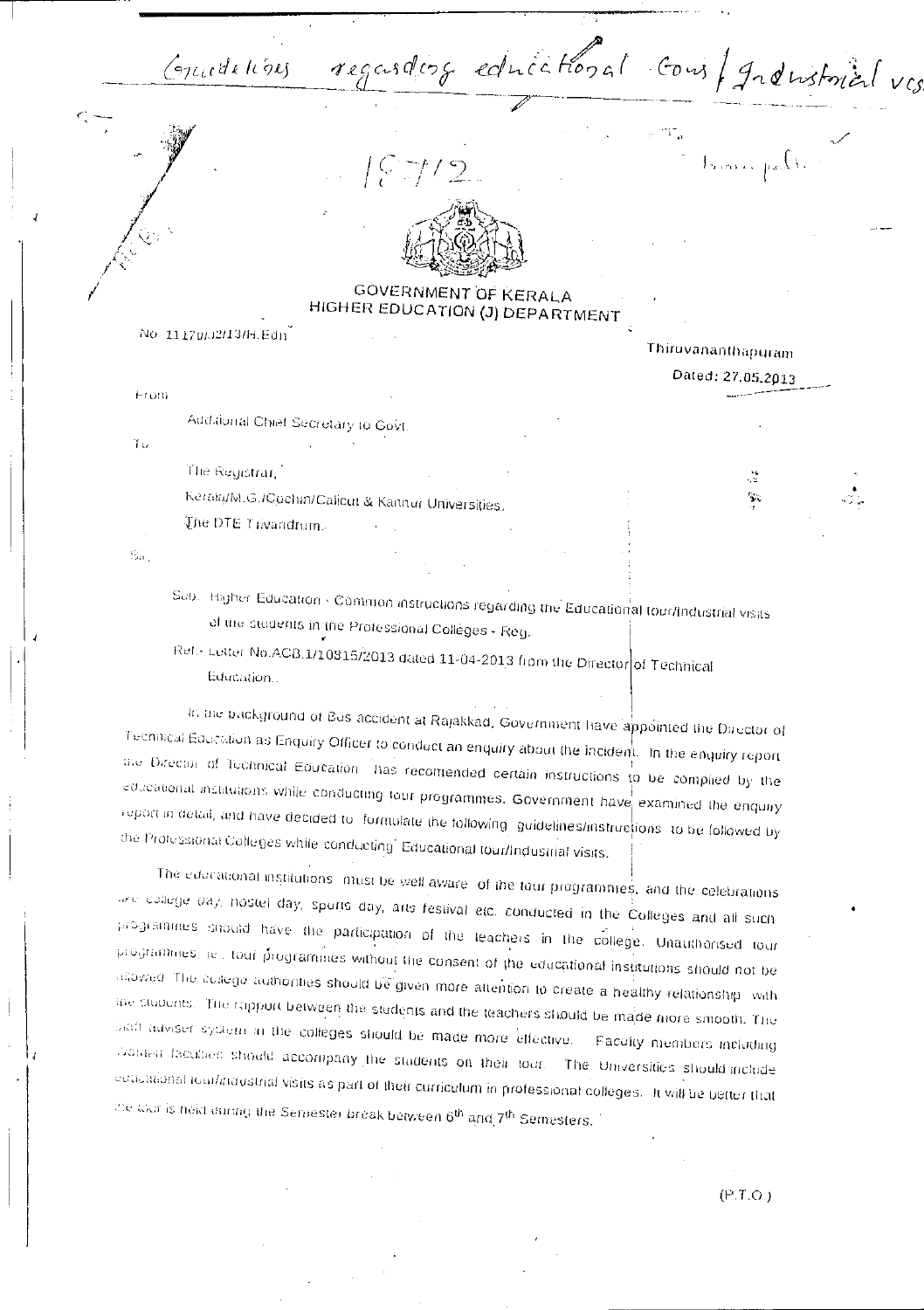### 10. Study Tour

Pio. CS/ 3:54/03/DTE

Office of the Director of Technical Education Thiruvananthapuram  $-23$ , Dated: 1-9-03

#### CIRCULAR

Sub:- Education – Technic d – Educational Tour of Polytechnic College Students --Guideline -- regarding

the Principals of all Polytechnic: Colleges under this Department are directed to follow the follow ing guidelines, while forwarding the tour proposals for the final year students of each branch hereafter.

- 1. The tour Proposals should reach this office at least 20 days before the commencement of the Tour.
- 2. The designation of the escorting staff should not be below the rank of Demonstrator and the designation of the escorting staff member should he indicated.
- 3. Details of Industries/Technical organisations proposed to be visited should be indicated in the tour programme.
- 4. For each group of 20 students one t taff should be deputed to accompany the students.
- if girl students are included in the Educational Tour, one lady staff should accompany the team. 5.
- 6. IC SC/ST students are participating a the study Tour their name should be specified clearly.
- 7. The total distance to be travelled sl ould not exceed 2000 Kms. And the number of days of the Tour by 10 days.
- 8. Distance of each travel and the dute of each travel should be clearly indicated. The Tour proposals which does not satisfy the above mentioned guide lines will nor be entertained.
- 9. Head of Section should recomme id the tour programme and Principal should put his/her signature on all papers connected w th the tour programme.
- 10. Tour programme should be submitted in duplicate.
- 11. The names of students with age shot Id be indicated in the tour programme.

SW-Kurien Koshy, Sr. Joint Director (PS)

To

The Principals of all Polytechnic:- (Govt. & Aided)

153

 $\mathbb{C}^1$